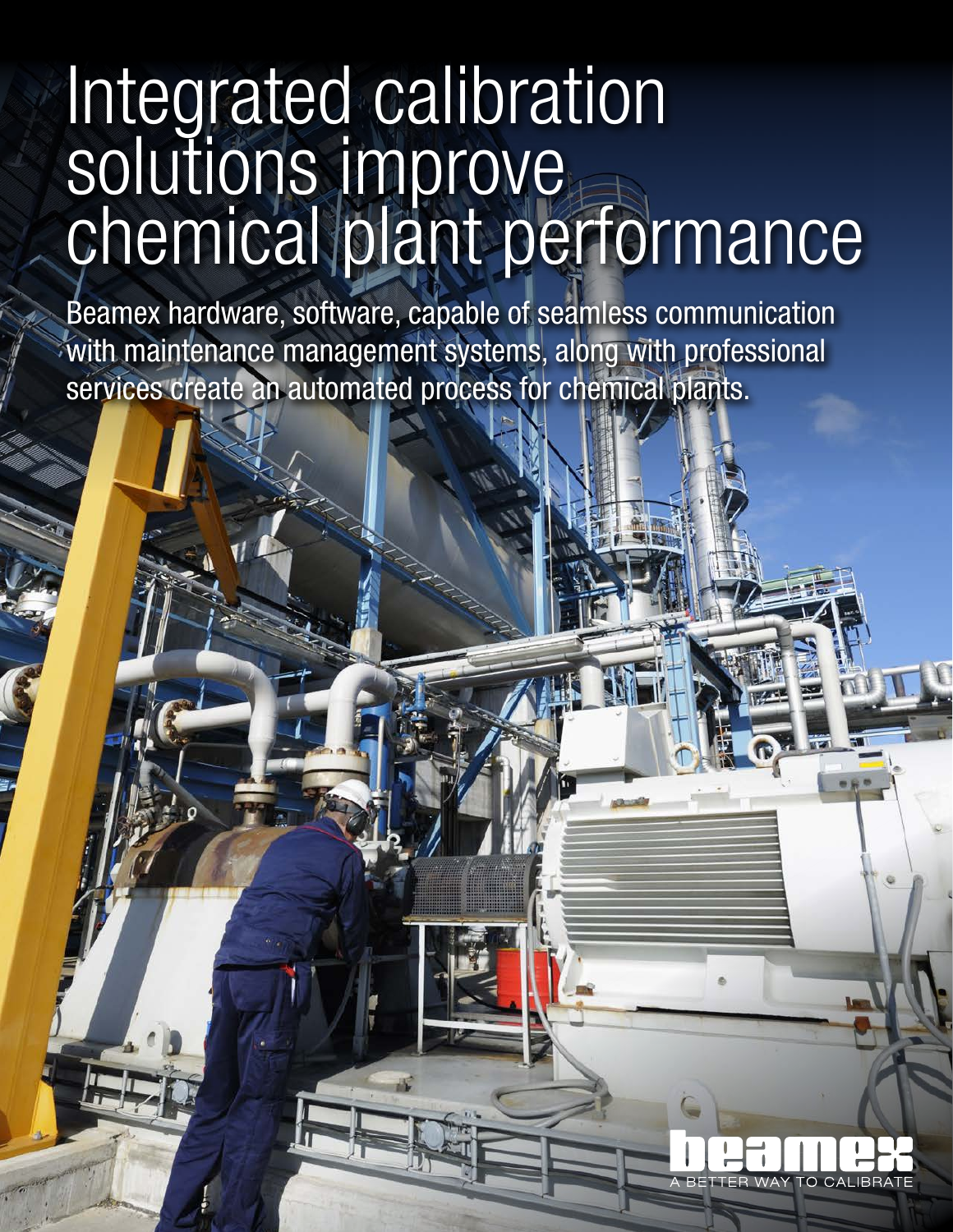## Learn how to do more with less

### Leading chemical plants learn how to save time



After the incorporation of Beamex's integrated calibration solutions, calibrations that would take all day are now performed in a couple hours.



 BASF, Wyandotte, Michigan, plant commissioning by CH2M Hill Monsanto, Soda Springs, Idaho

The estimated the savings in troubleshooting time and gain in loop check efficiency was on the order of several man-weeks.

#### Long term sustainability

As you look to the future and the stability of a long-term, strategic calibration program, there are common concerns, such as:

- aging workforce, and the ability to back fill valuable experience
- compliance & regulatory issues due to poor documentation
- impact of poor calibration processes on operations and safety

For 40 years, Beamex has helped 10,000+ companies improve their process of performing and managing calibrations. The combination of technology and our expertise is what makes Beamex a unique company.

#### Rely on Beamex

Today, many chemical processing plant professionals are:

- apprehensive about new calibration system implementation
- worried about the costs and time required for calibration
- frustrated with the amount of time spent on administrative tasks
- concerned about human errors when performing calibrations

The average Beamex implementation team member has 10+ years' of experience in system implementation and process change. Our team has a unique combination of calibration process, IT and project management expertise – the critical skills required in any system implementation.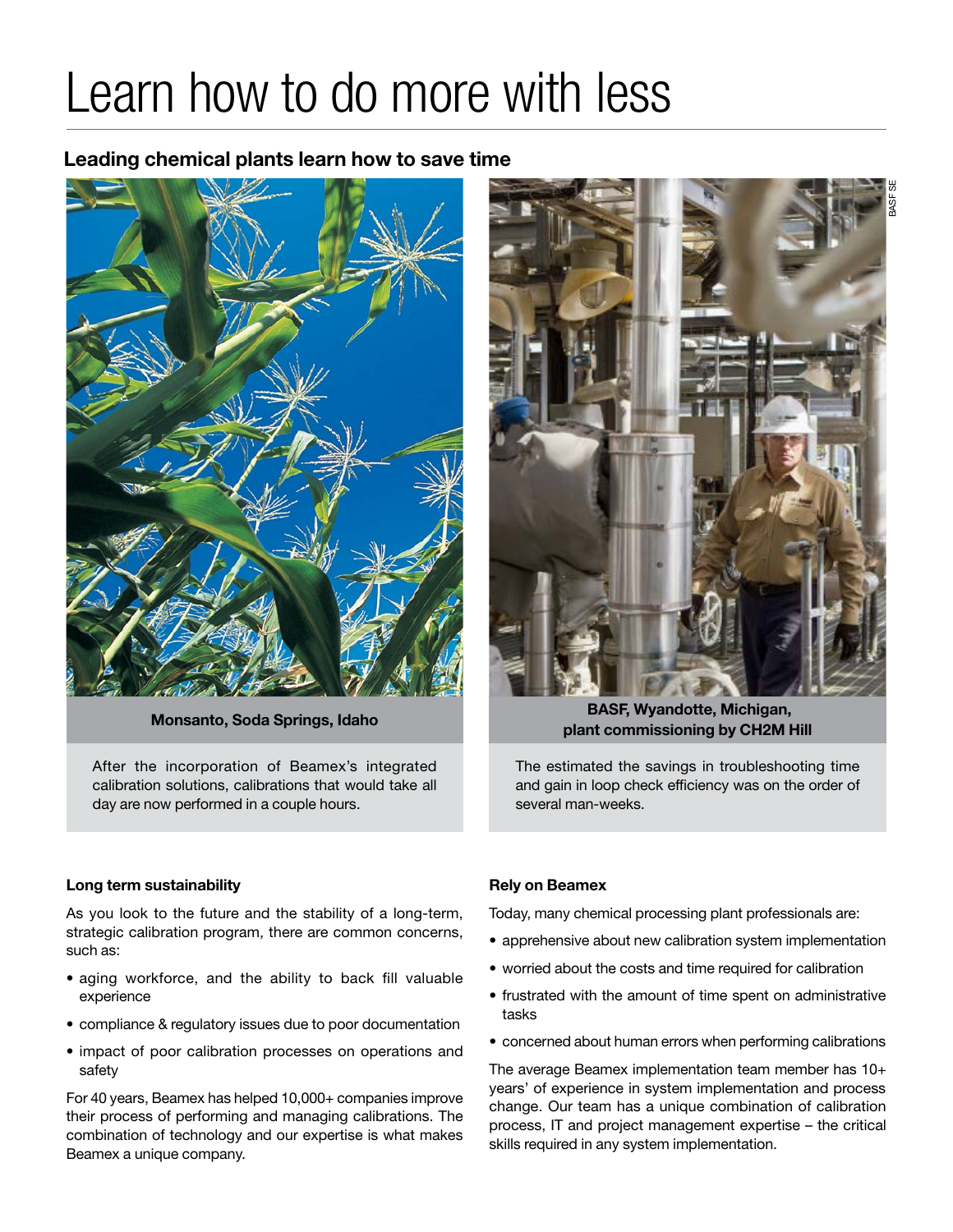# Calibration workflow – Integrated Systems



#### How it works

Beamex's calibration management software, CMX, integrates directly into the computerized maintenance management systems (CMMS), providing an enhanced calibration solution. Detailed calibration data and traceable calibration records are stored in the CMX, while plant hierarchy and instruments are created and maintained in the CMMS. When calibration work has been performed, work order acknowledgements are sent to the CMMS. This standardized, but configurable software

solution keeps the CMMS informed of work completed, while CMX provides a database to store vital instrument information that is necessary to maintain for quality control and auditsthus equipping organizations with the best in class Asset Management and Calibration Management solution. Beamex offers a project approach with professional services for the execution of system integration projects.